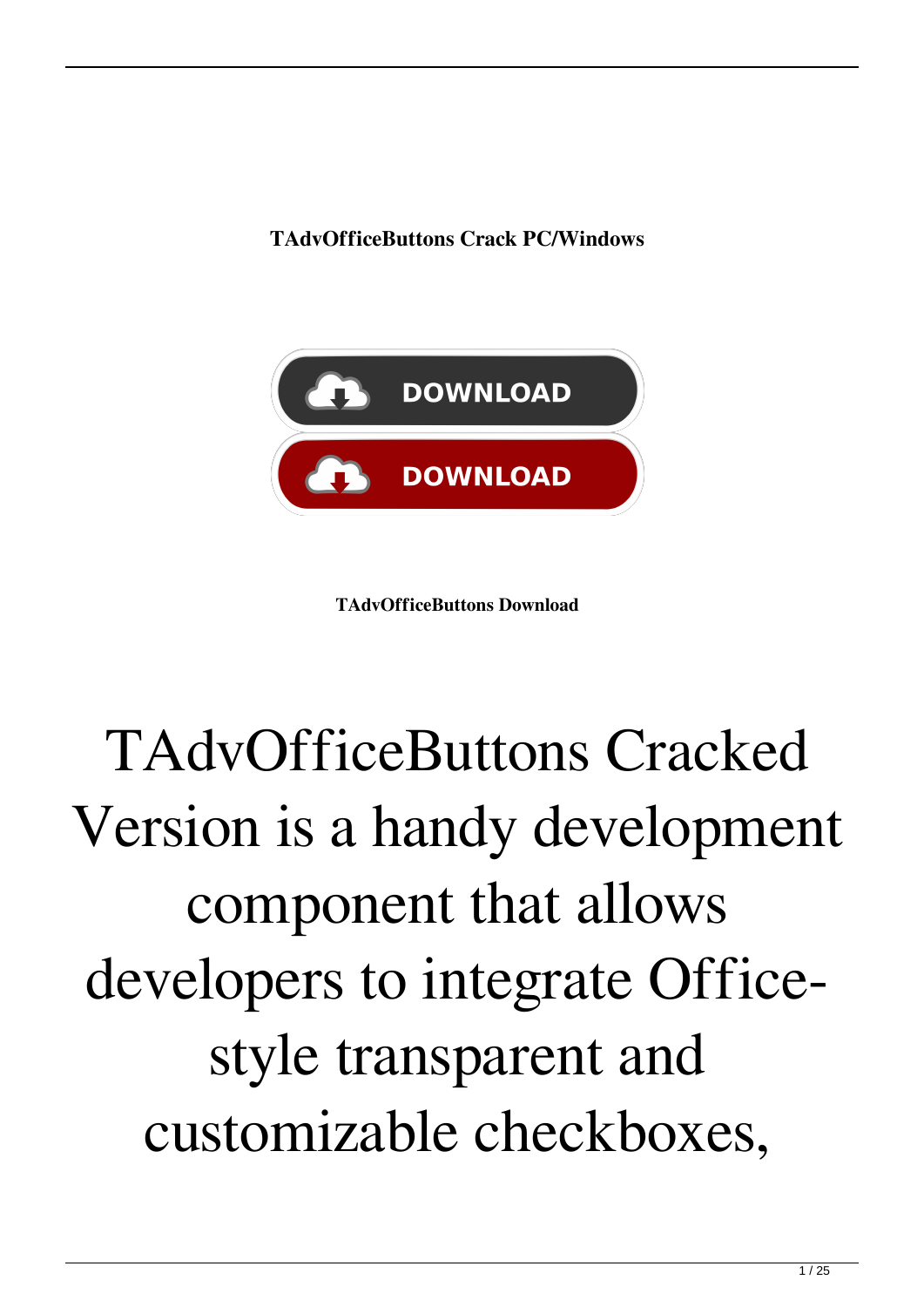radiobuttons, checkgroups, and radiogroups with HTML captions into Windows projects or applications. It's also worth noting that both TAdvCheckGroup and TAdvRadioGroup allow developers to customize the caption's position, corner style, and border color. To start with, users should note that this particular component includes other sub-components such as TAdvOfficeCheckBox,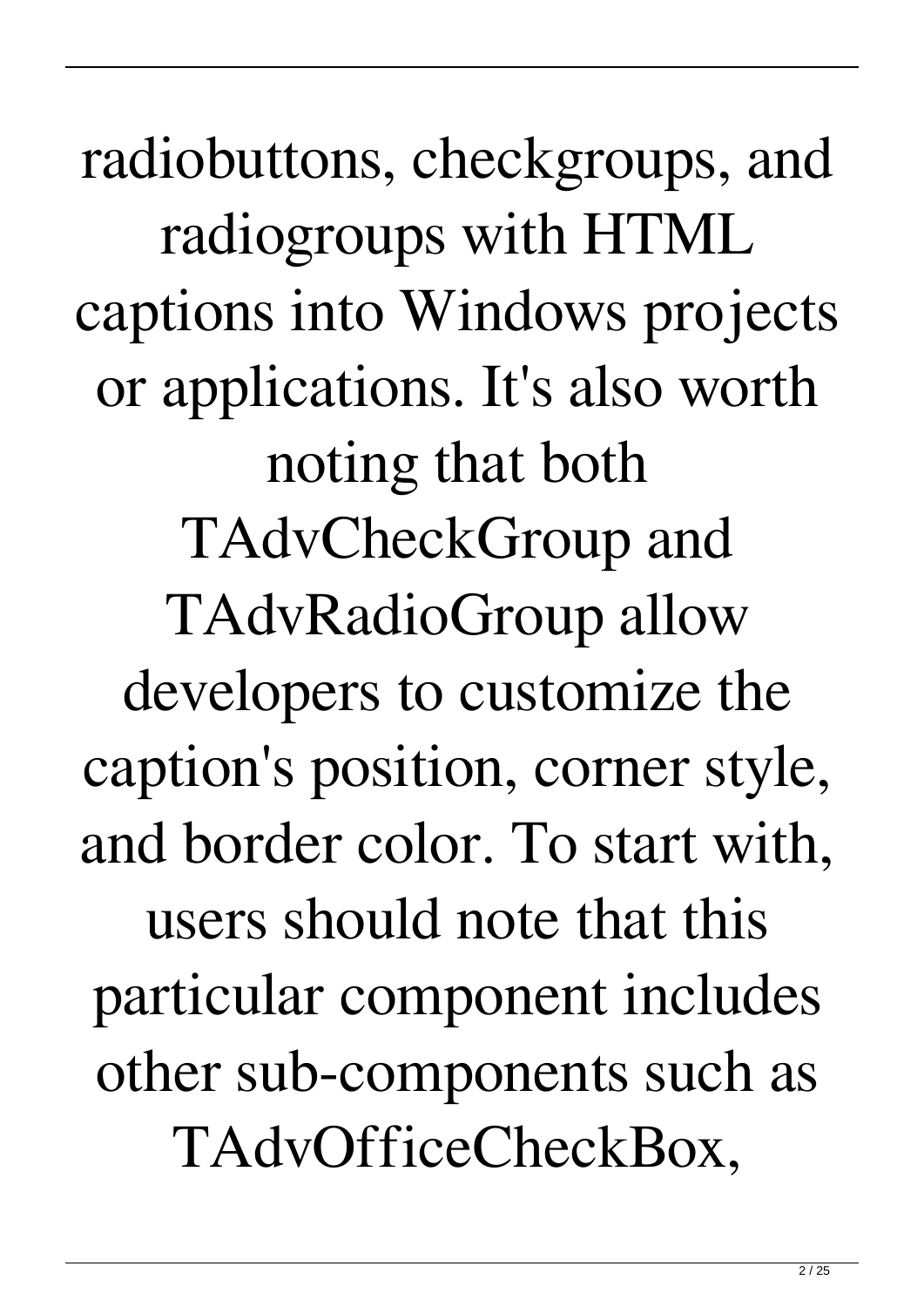TAdvOfficeRadioButton, TAdvOfficeRadioGroup, TAdvOfficeCheckGroup, TDBAdvOfficeCheckBox, TDBAdvOfficeRadioGroup, and TDBAdvOfficeCheckGroup. It's also worth noting that both TAdvCheckGroup and TAdvRadioGroup allow developers to customize the caption's position, corner style, and border color. TAdvOfficeButtons can be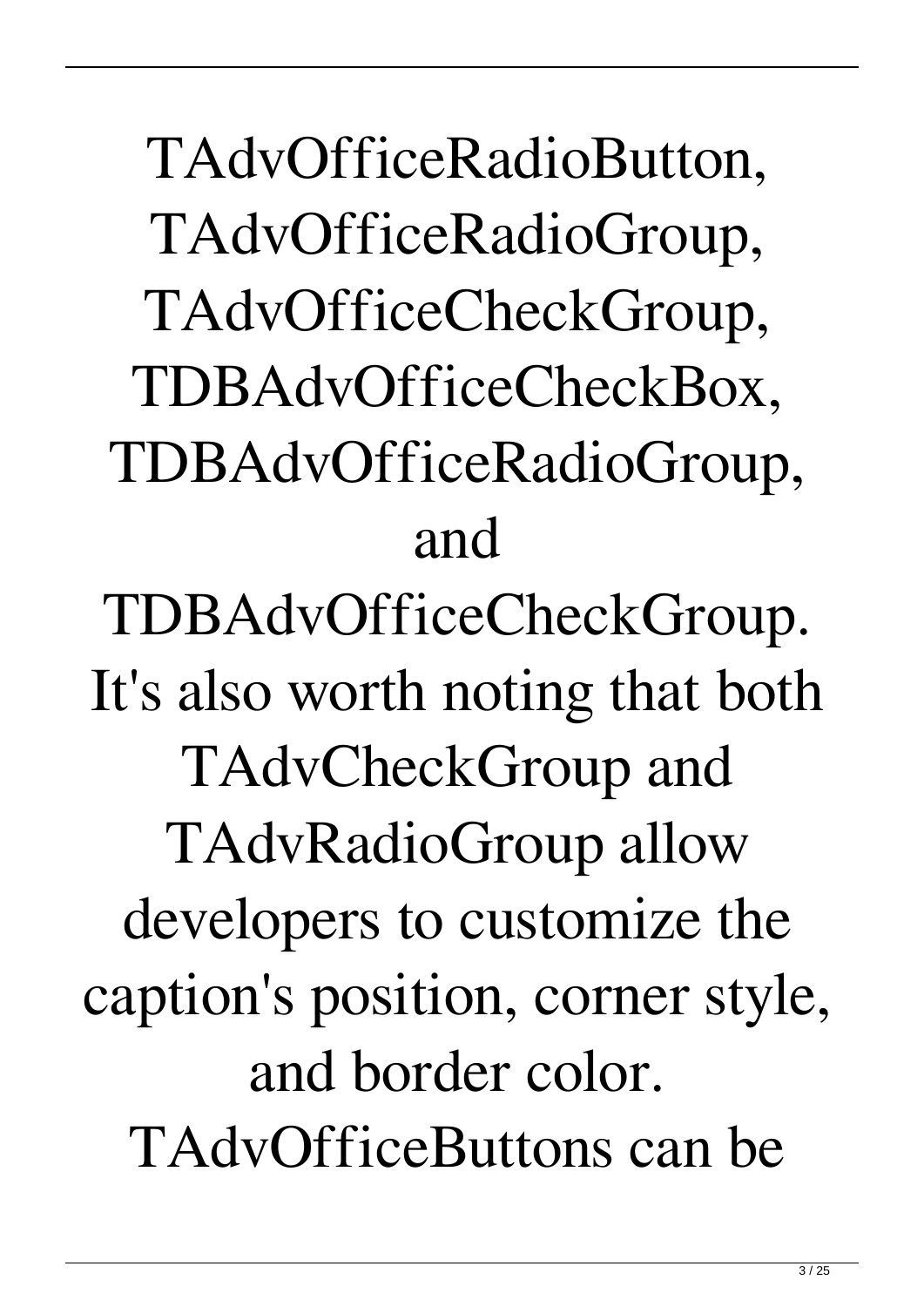installed in some of the most popular RAD utilities out there such as Delphi, RAD Studio, and C++Builder with versions 2007, 2009, 2010, XE, XE2, XE3, XE4, XE5, XE6, XE7, XE8, 10 Seattle, 10.1 Berlin, 10.2 Tokyo, C++Builder 2007, 2009, 2010, XE, XE2, XE3, XE4, XE5, XE6, XE7, XE8, 10 Seattle, 10.1 Berlin, 10.2 Tokyo (Prof/Enterprise/Architect). It can be had by opting to buy TMS Labels & Buttons Pack, a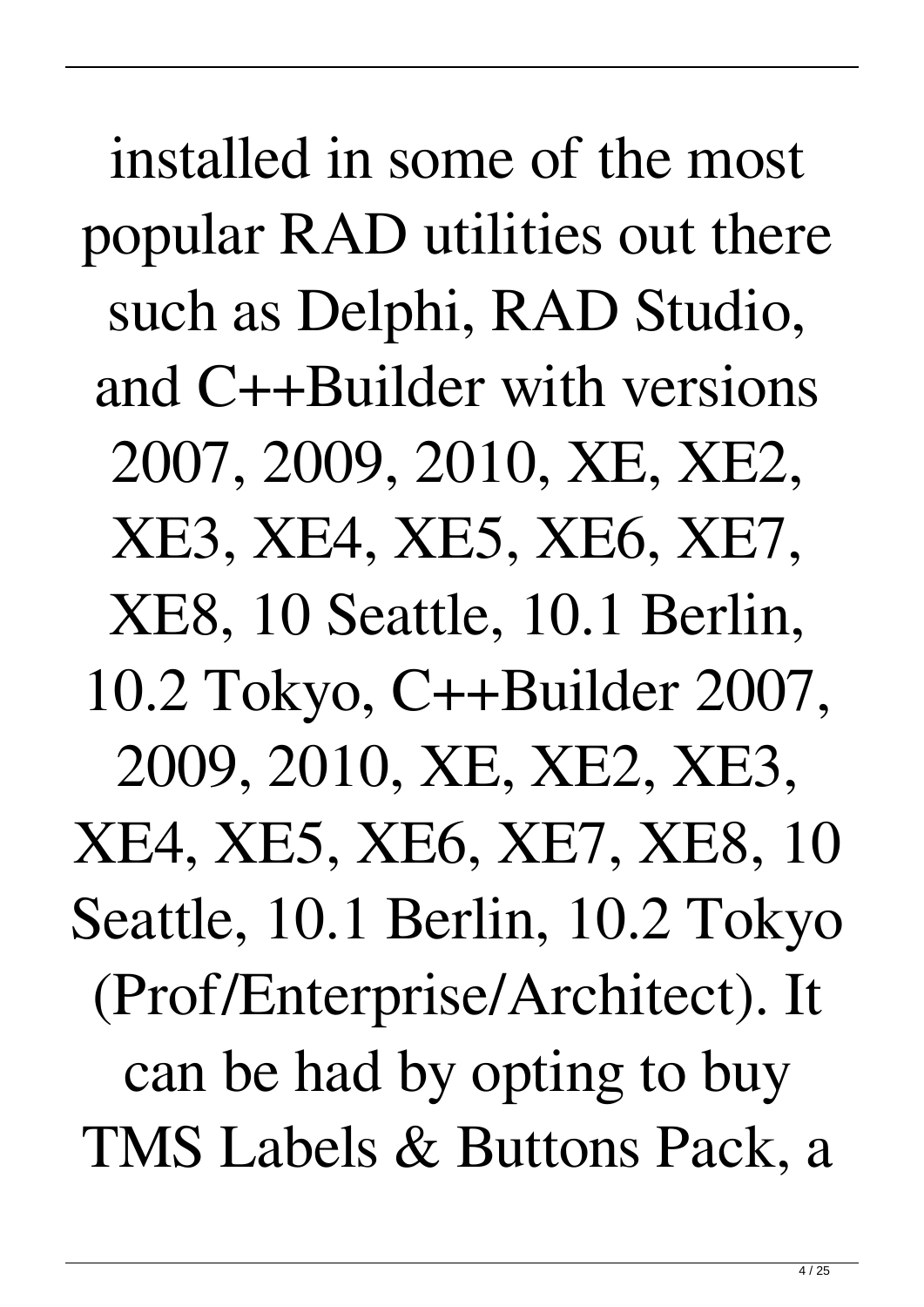comprehensive collection of labels and button for Windows app development, or additionally, by purchasing a commercial license for TMS Component Pack, TMS VCL Subscription, and TMS Component Studio. For more information regarding the available licensing models, users should refer to the official FAQ page on the component's official website. This extension/addon is for the... erm... TMS VCL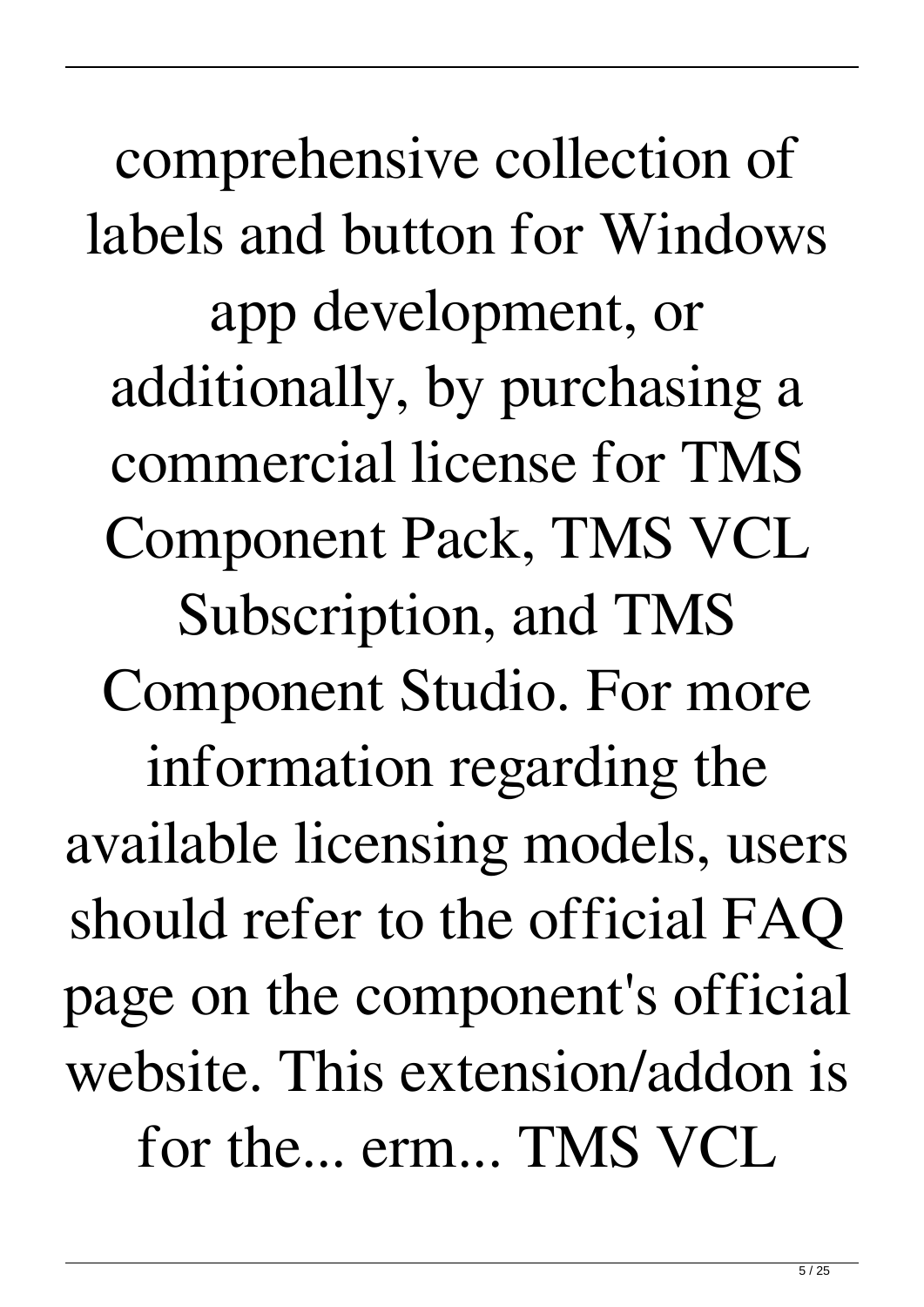Component Library. There is a new version out, about 75 MB, so you may have to unzip and run a clean re-installation of the component. It's been changed quite a bit, just look at the changelog for more info. Enjoy. This component is for the Tridion core implementation of a TMS version control system. You can manage components and workflows in the Tridion product as versions, tags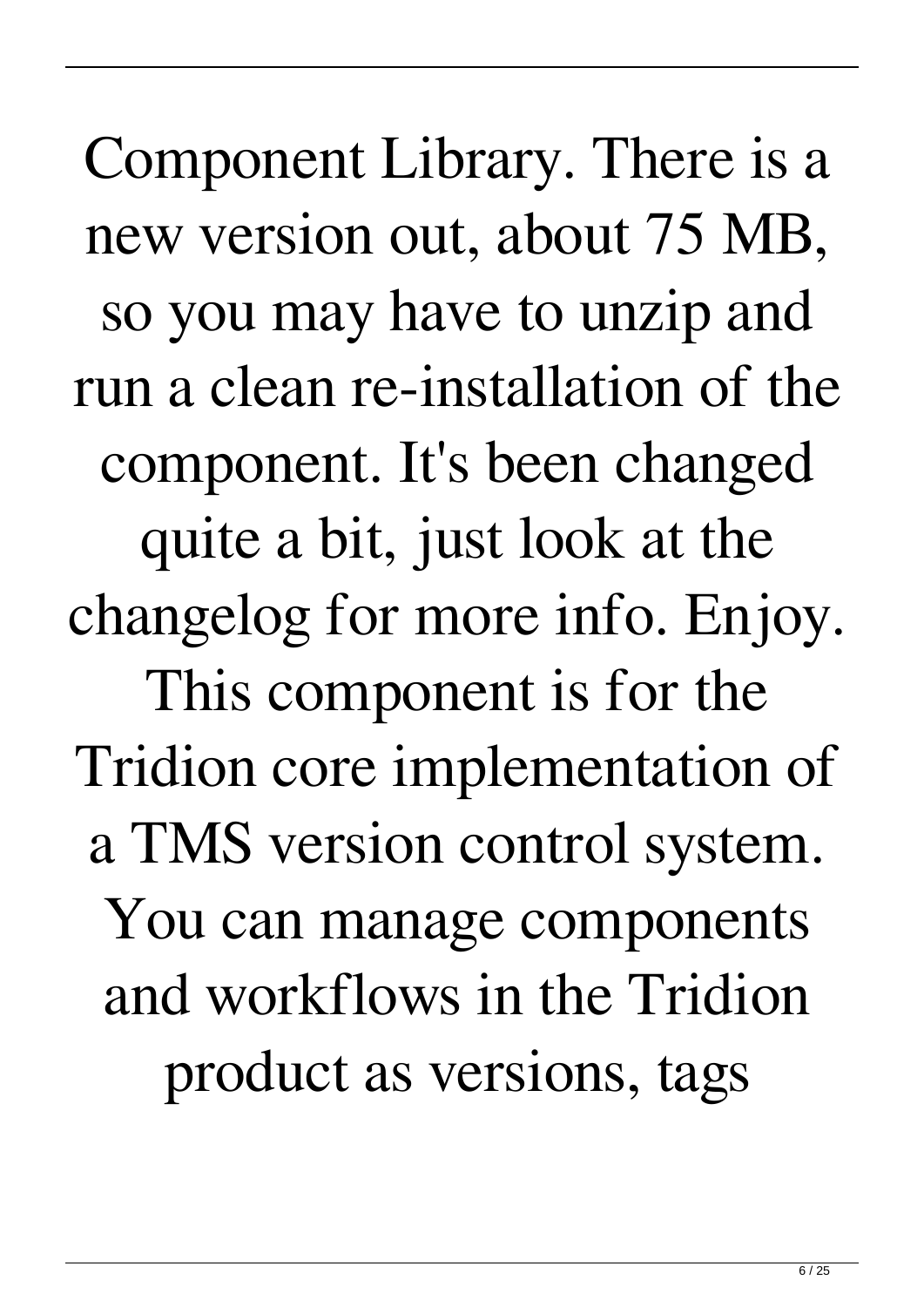KeyMacro is a component that allows developers to provide keyboard shortcuts to a Windows form. This component offers the following functionality: \* Shows a list of shortcuts for a particular control (keyboard shortcuts for specific elements such as listbox item, button, etc. can be set manually). \* Supports multiple keyboard shortcuts. \* Allows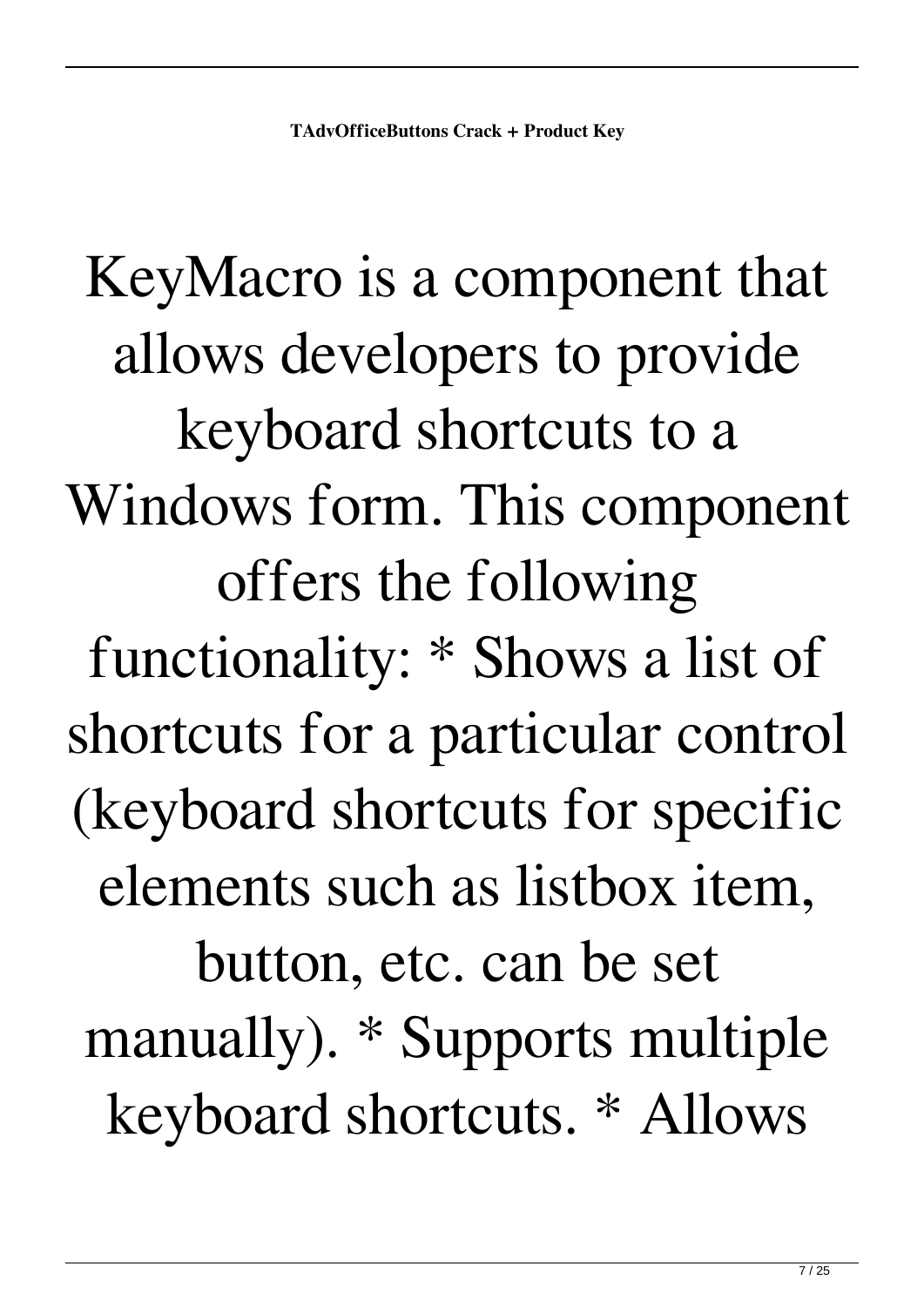users to set keyboard shortcuts via the on-screen keyboard. \* Allows users to configure shortcuts and have them appear on the form even when the application is closed. \* Provides an easy way to create shortcuts for specific elements on a form and supports using custom icon images for shortcuts. \* Allows users to set up keyboard shortcuts via the keyboardshortcut configuration tool. KEYMACRO can be installed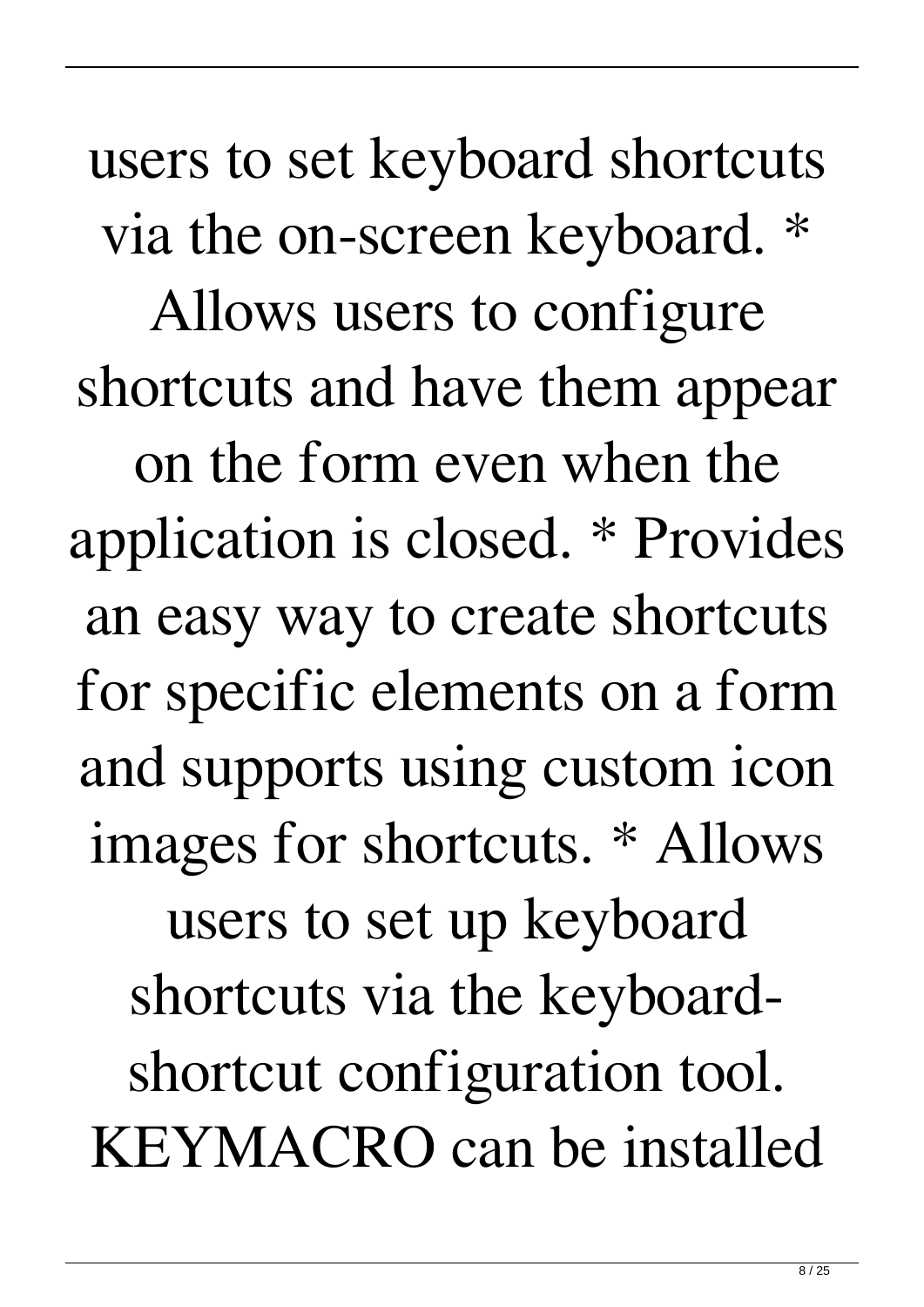in all RAD editors such as Delphi, RAD Studio, C++Builder, etc. with versions 10 Seattle, 10.1 Berlin, 10.2 Tokyo, XE/XE2/XE3, XE4, XE5, XE6, XE7, XE8, 10 Seattle, 10.1 Berlin, 10.2 Tokyo (Prof/Enterprise/Architect), XE, XE2, XE3, XE4, XE5, XE6, XE7, XE8, 10 Seattle, 10.1 Berlin, 10.2 Tokyo (Prof/Enterprise/Architect), C++Builder 2007, 2009, 2010, XE, XE2, XE3, XE4, XE5,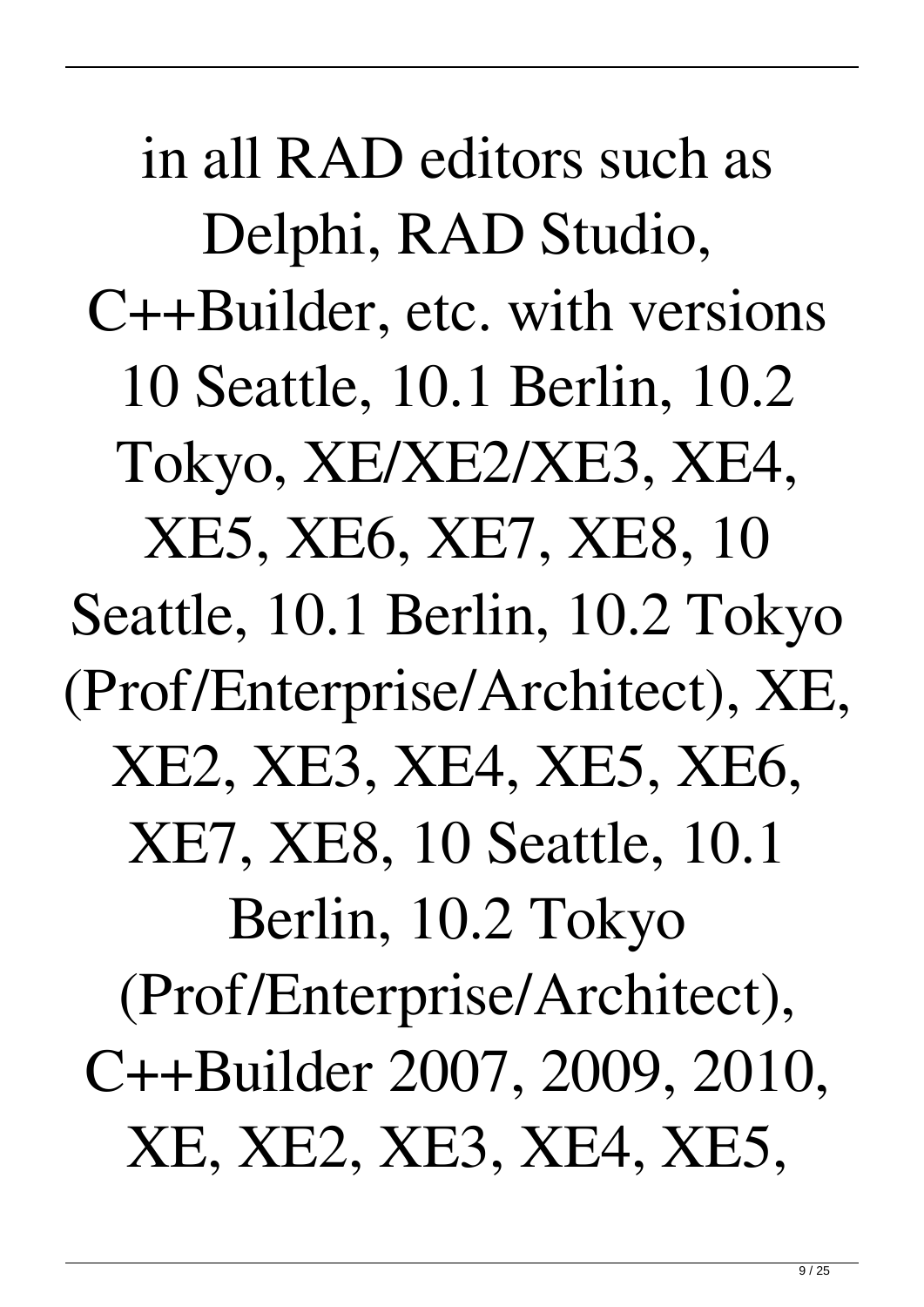XE6, XE7, XE8, 10 Seattle, 10.1 Berlin, 10.2 Tokyo (Prof/Enterprise/Architect). It can be had by opting to buy TMS Labels & Buttons Pack, a comprehensive collection of labels and button for Windows app development, or additionally, by purchasing a commercial license for TMS Component Pack, TMS VCL Subscription, and TMS Component Studio. For more information regarding the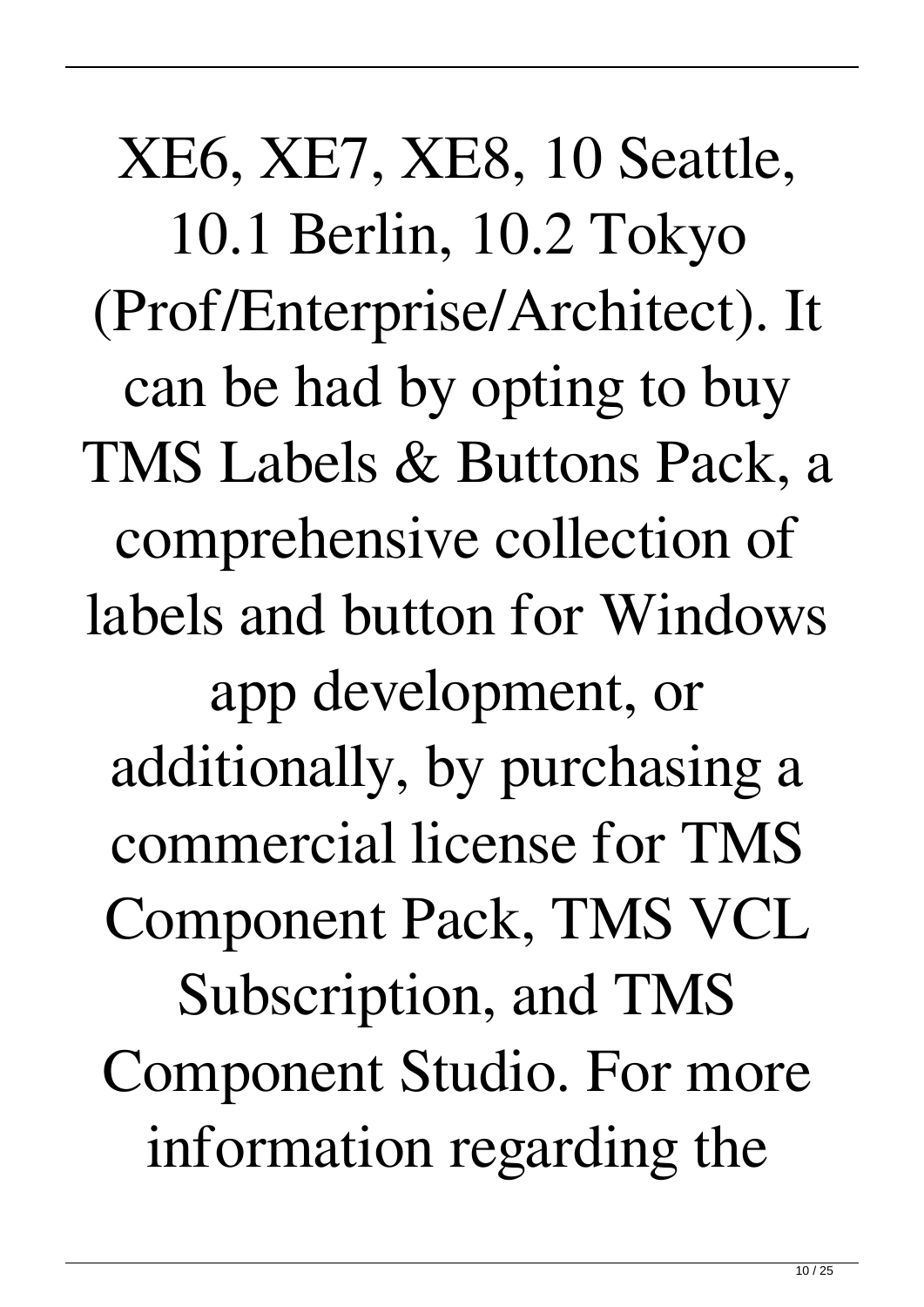available licensing models, users should refer to the official FAQ page on the component's official website. KEYMACRO is designed to bring in a set of tools for developers that make it easy to enable keyboard shortcuts to a Windows form. One can easily leverage such functionality to make applications such as data-entry forms, as well as business forms more efficient and userfriendly. KEYMACRO can be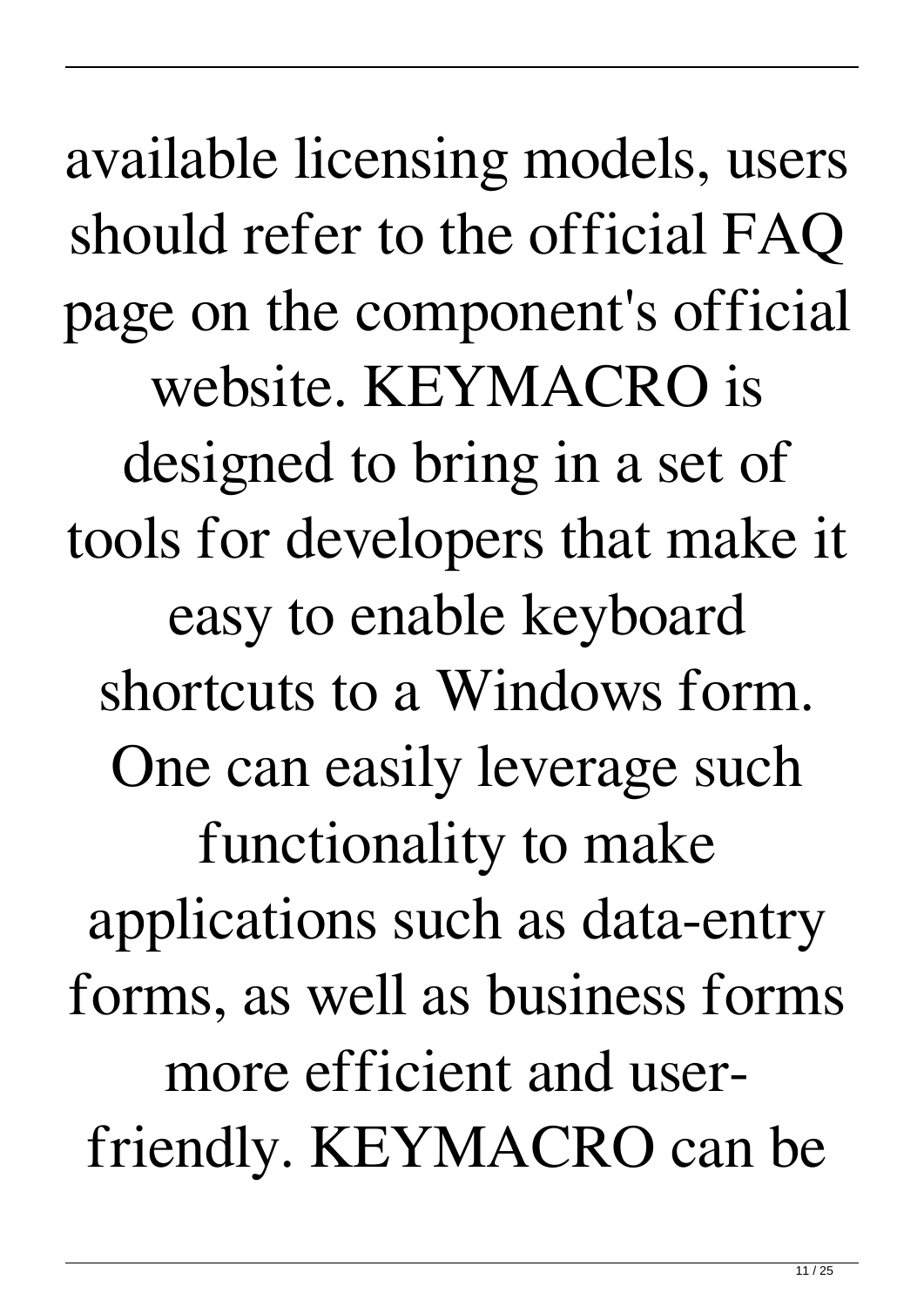installed in all RAD editors such as Delphi, RAD Studio, C++Builder, etc 81e310abbf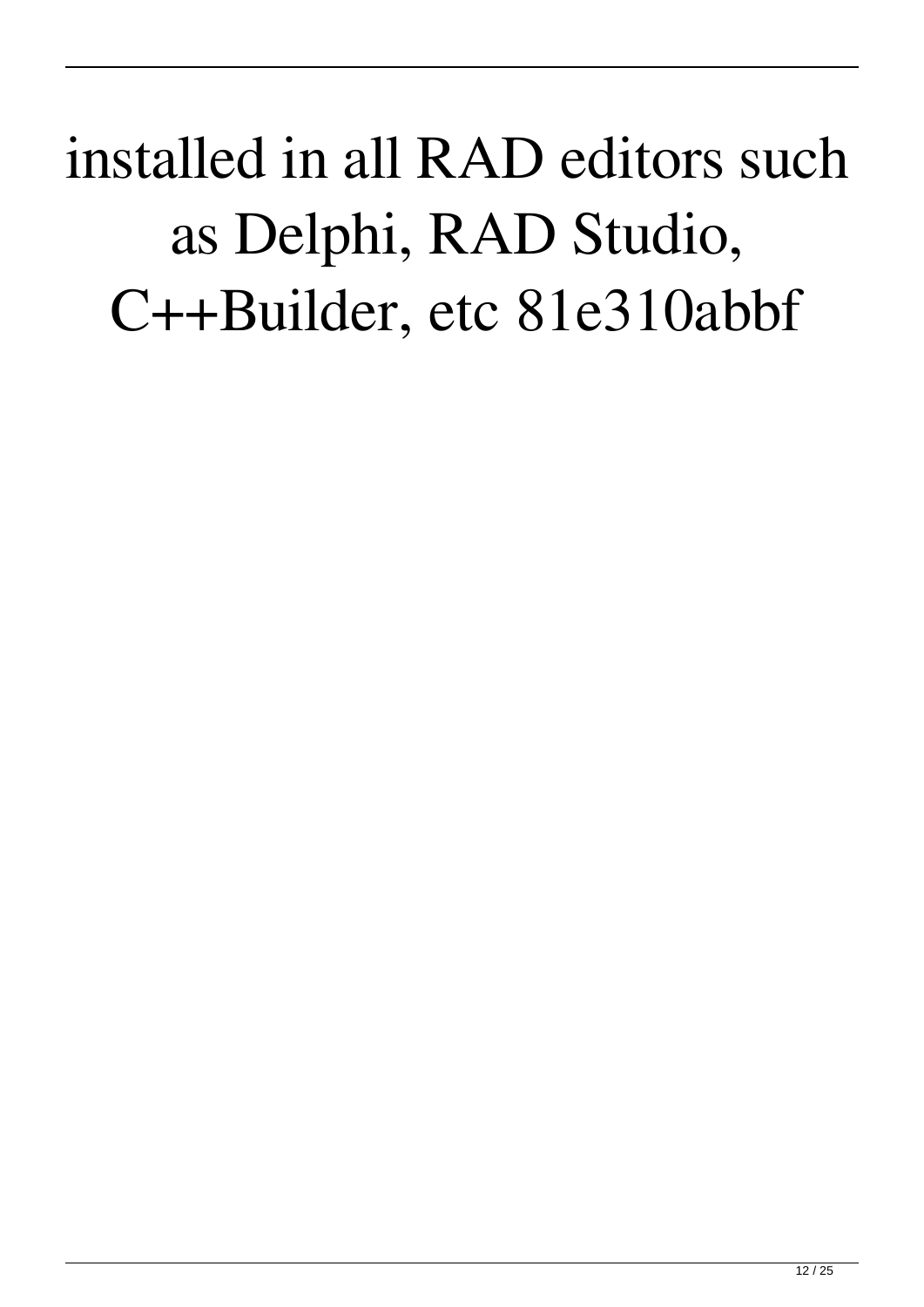The library allows a developer to incorporate Office-style checkboxes and radio buttons with captions into Windows forms applications. The following components can be found inside the archive: TAdvOfficeCheckBox, TAdvOfficeRadioButton, TAdvOfficeRadioGroup, TAdvOfficeCheckGroup, TDBAdvOfficeCheckBox,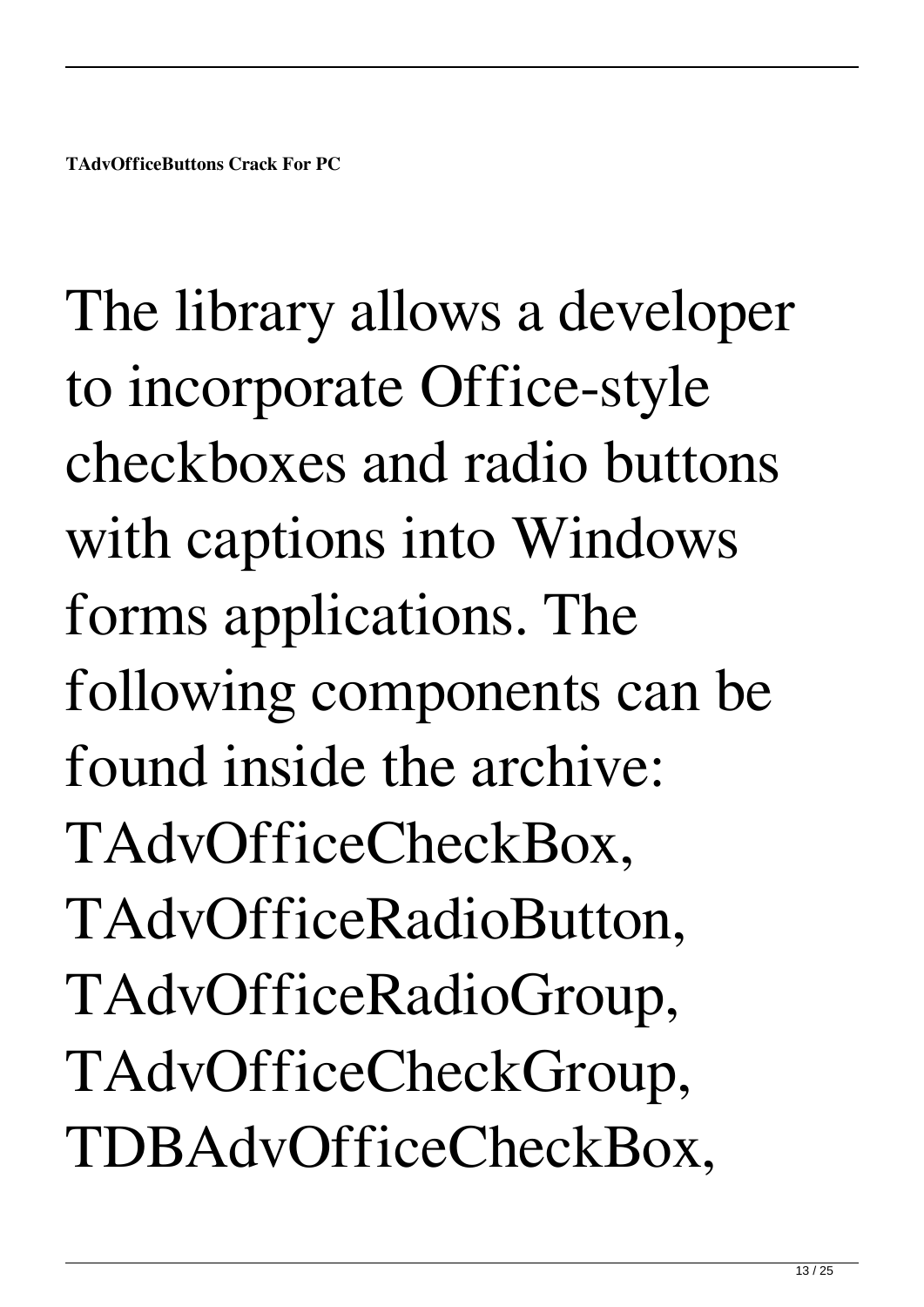TDBAdvOfficeRadioGroup, TDBAdvOfficeCheckGroup The D2007 edition has been updated to include support for the following languages: English, French, German, Italian, Japanese, Russian, Simplified Chinese, and Traditional Chinese. For more information about the component's history, please refer to the component's history section. TAdvOfficeCheckBox, TAdvOfficeRadioButton,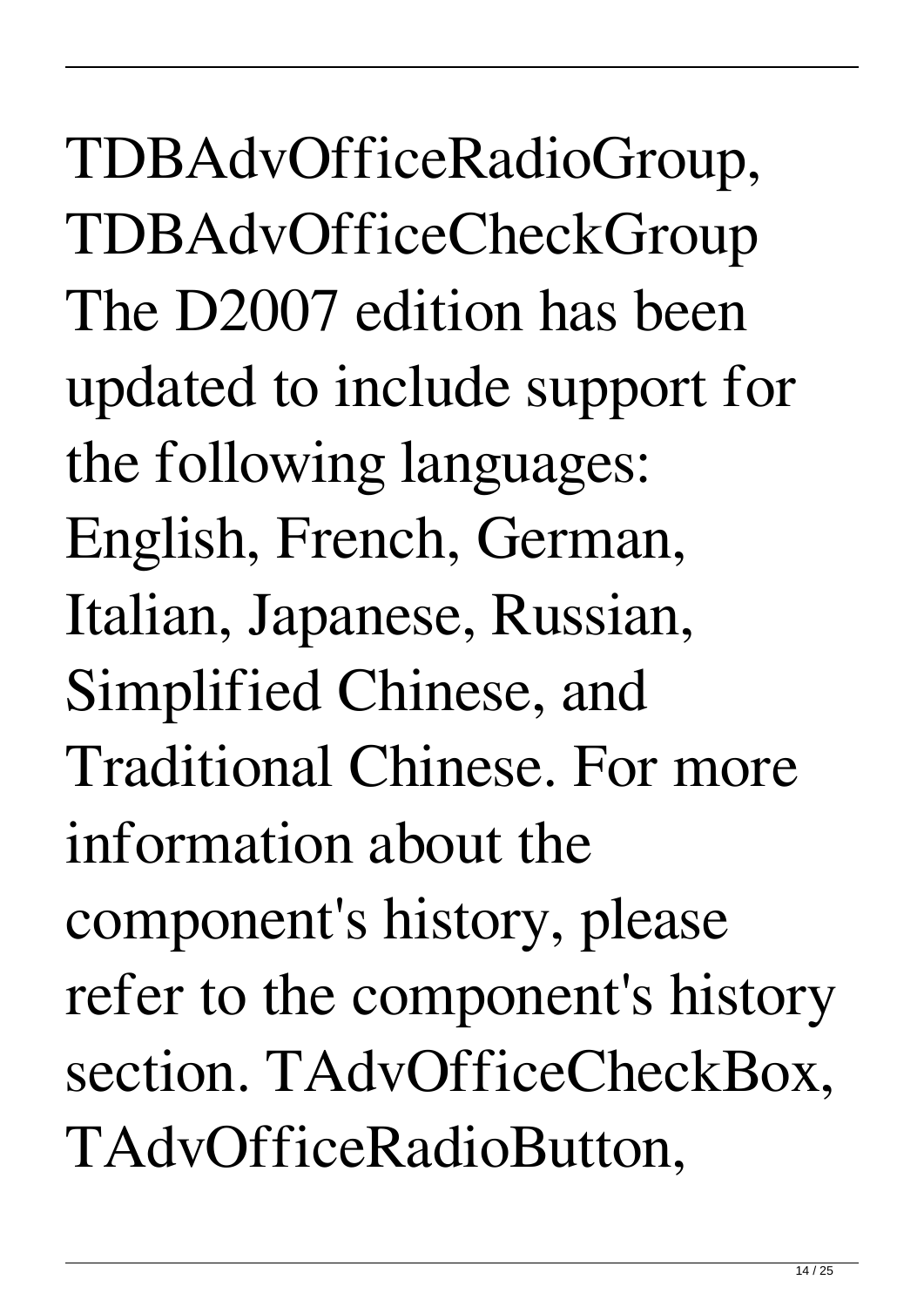TAdvOfficeCheckGroup, TDBAdvOfficeCheckBox, TDBAdvOfficeRadioGroup, TDBAdvOfficeCheckGroup TAdvOfficeCheckBox, TAdvOfficeRadioButton, TAdvOfficeCheckGroup, TDBAdvOfficeCheckBox, TDBAdvOfficeRadioGroup, TDBAdvOfficeCheckGroup TAdvOfficeCheckBox, TAdvOfficeRadioButton, TAdvOfficeCheckGroup, TDBAdvOfficeCheckBox,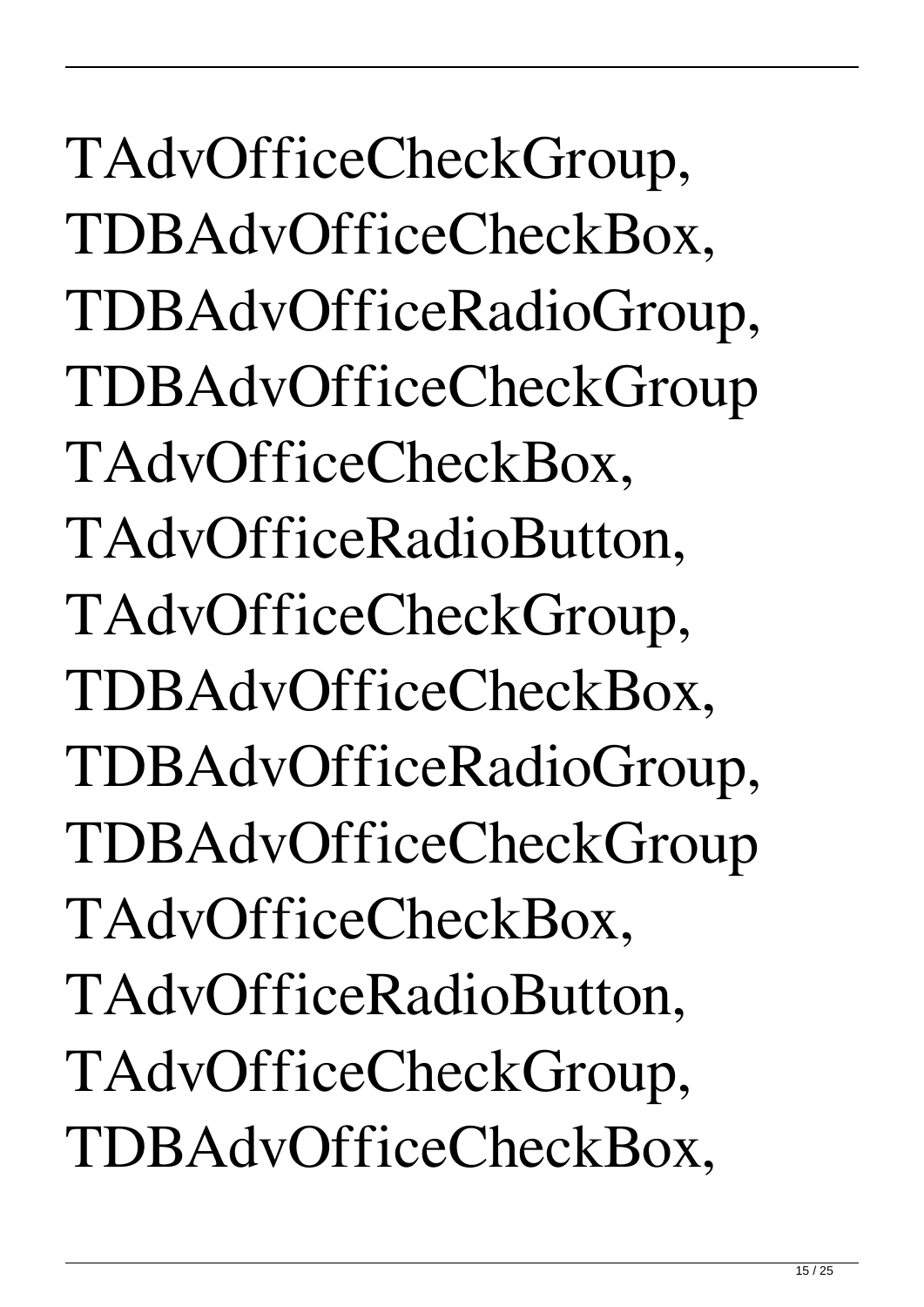TDBAdvOfficeRadioGroup, TDBAdvOfficeCheckGroup TAdvOfficeCheckBox, TAdvOfficeRadioButton, TAdvOfficeCheckGroup, TDBAdvOfficeCheckBox, TDBAdvOfficeRadioGroup, TDBAdvOfficeCheckGroup TAdvOfficeCheckBox, TAdvOfficeRadioButton, TAdvOfficeCheckGroup, TDBAdvOfficeCheckBox, TDBAdvOfficeRadioGroup, TDBAdvOfficeCheckGroup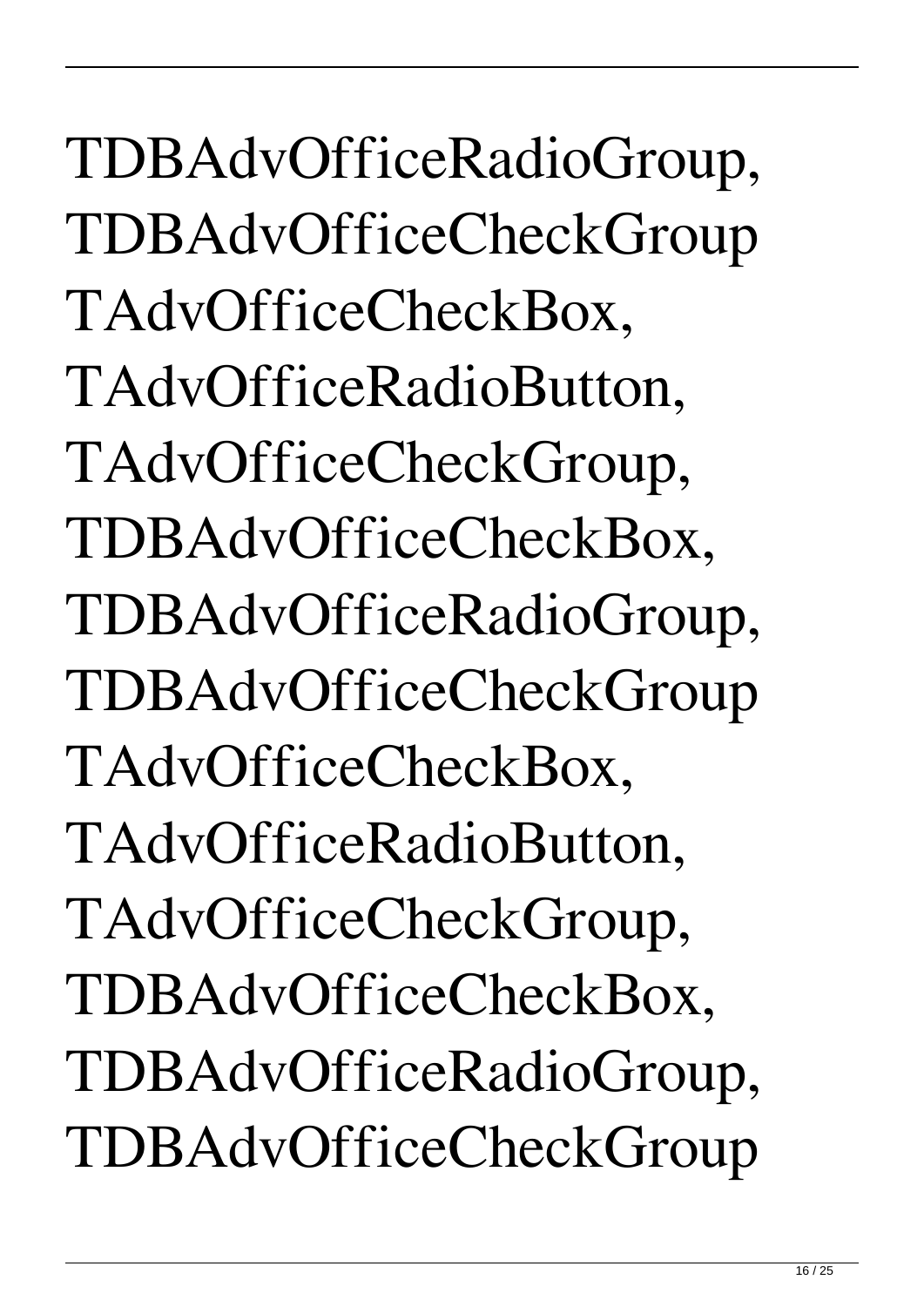TAdvOfficeCheckBox, TAdvOfficeRadioButton, TAdvOfficeCheckGroup, TDBAdvOfficeCheckBox, TDBAdvOfficeRadioGroup, TDBAdvOfficeCheckGroup TAdvOfficeCheckBox, TAdvOfficeRadioButton, TAdvOfficeCheckGroup, TDBAdvOfficeCheckBox, TDBAdvOfficeRadioGroup, TDBAdvOfficeCheckGroup TAdvOfficeCheckBox, TAdvOfficeRadioButton,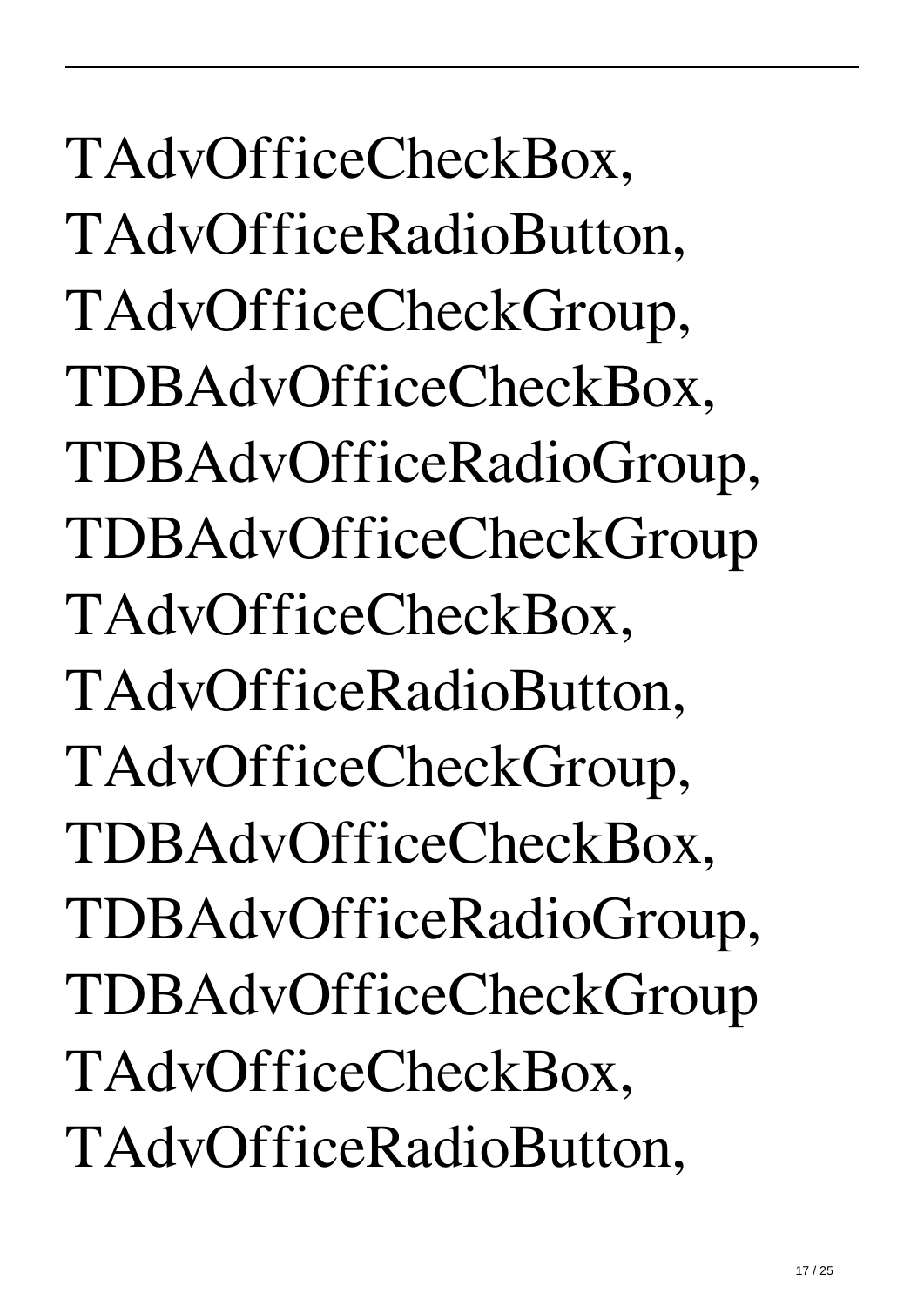TAdvOfficeCheckGroup, TDBAdvOfficeCheckBox, TDBAdvOfficeRadioGroup, TDBAdvOfficeCheckGroup TAdvOfficeCheckBox, TAdvOfficeRadioButton, TAdvOfficeCheckGroup, TDBAdvOfficeCheckBox, TDBAdvOfficeRadioGroup, TDBAdvOfficeCheckGroup TAdvOfficeCheckBox, TAdvOfficeRadioButton, **TAdvOffice**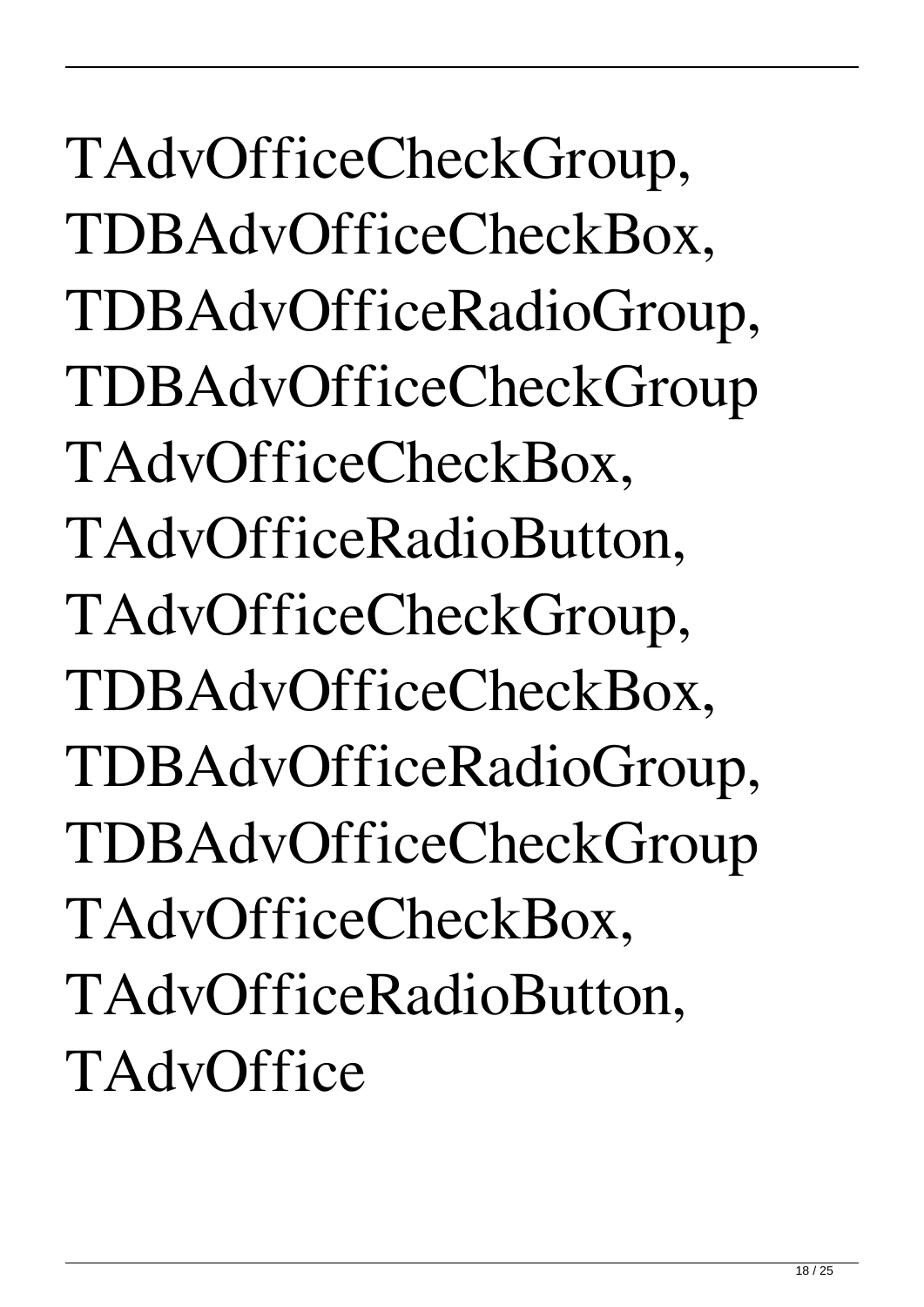The "Button" component allows developers to add an HTMLstyled "transparent" button with a customizable caption to their Windows applications. It is meant to be used as a replacement for the Windows "button" component. The "Button" component provides a click handler that works in conjunction with a customized event handler to allow users to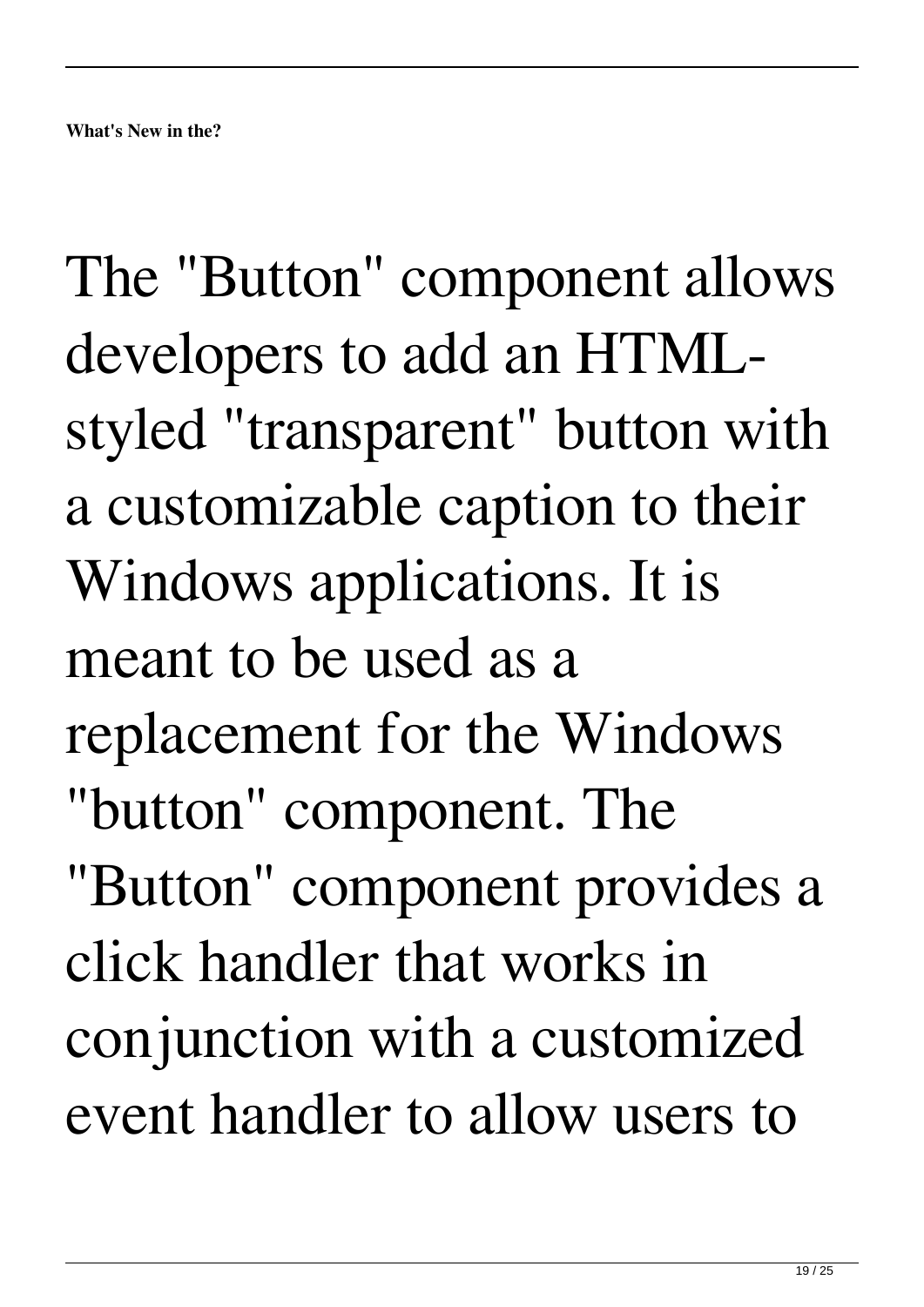program their own logic for the button. The "Button" component also offers the ability to customize the caption position, corner style, and border color, all of which can be done through the "advanced" section of the "Button" component's properties. This component includes the TMS Label & Button Pack. TMS Label & Button Pack • Includes 23 components: - ALPHABETIZED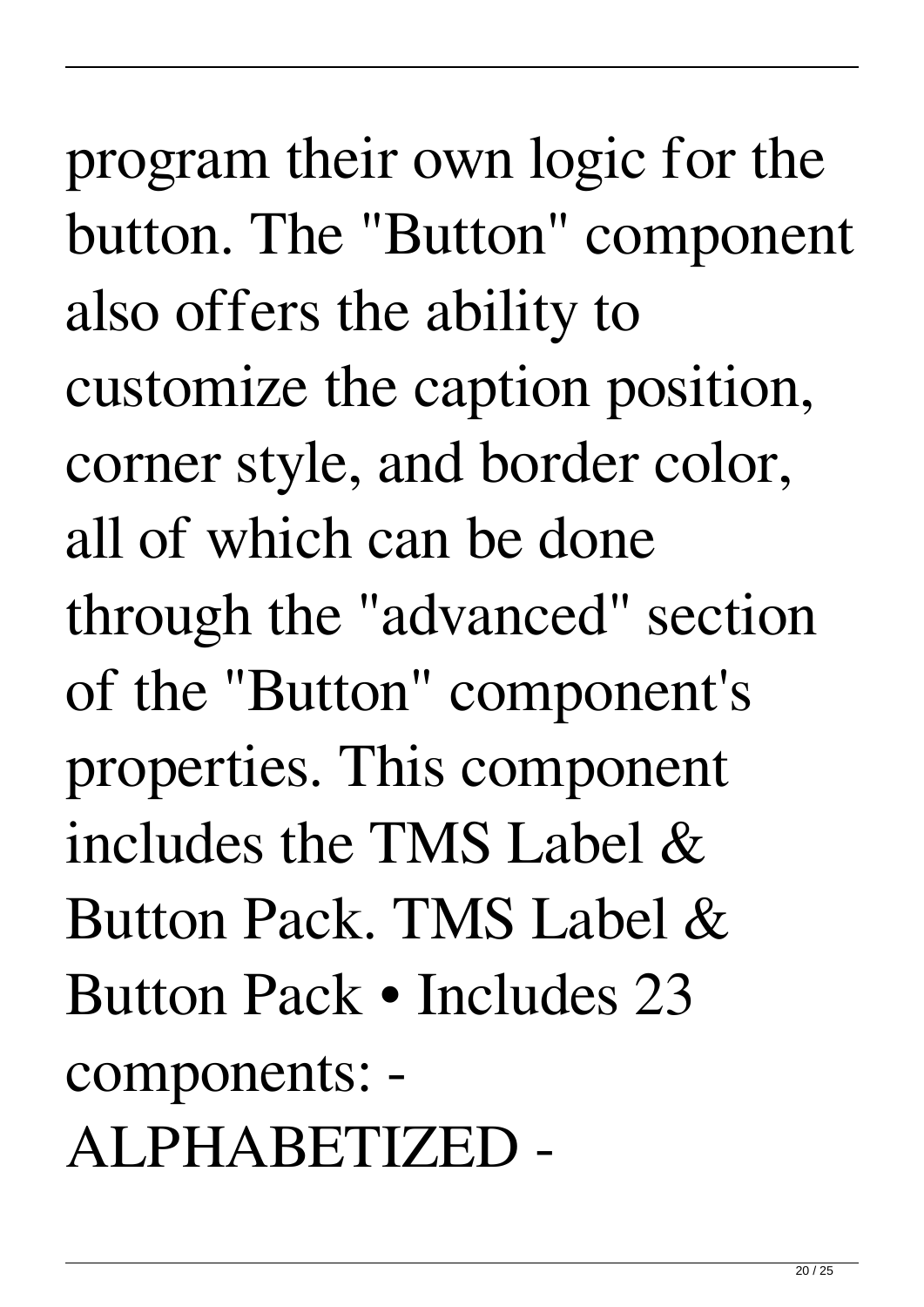BORDERED - COMPACT - COMPACT\_GRAY - COMPACT\_WHITE - COMPACT\_BLACK - COMPACT\_BLACK\_GREY - COMPACT\_BLACK\_GRAY - COMPACT\_RED - COMPACT\_RED\_GREY - COMPACT\_RED\_GRAY - COMPACT\_YELLOW - COMPACT\_YELLOW\_GREY - COMPACT\_YELLOW\_GRAY - COMPACT GREEN -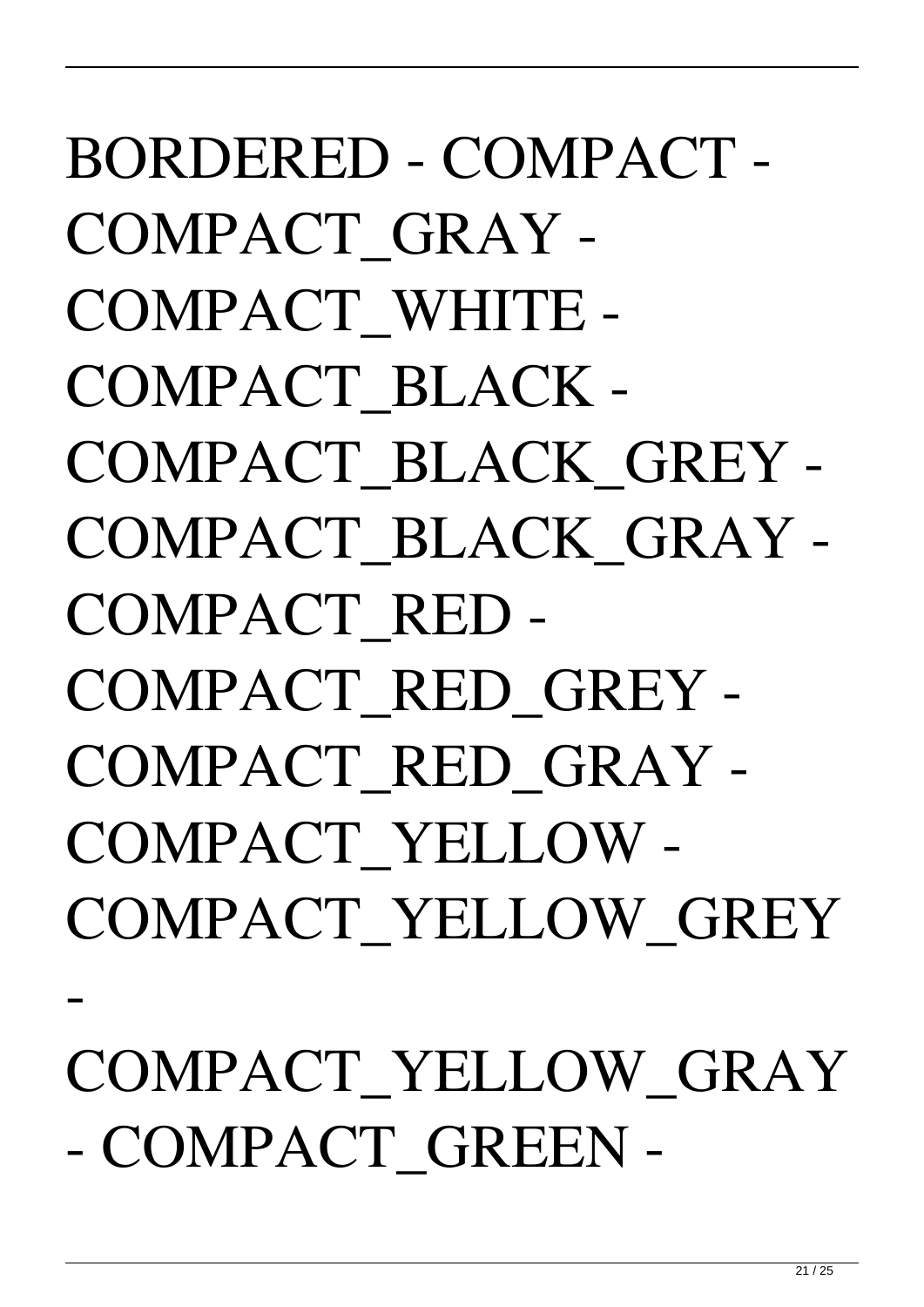## COMPACT\_GREEN\_GREY - COMPACT\_GREEN\_GRAY - COMPACT\_BLUE - COMPACT\_BLUE\_GREY - COMPACT\_BLUE\_GRAY - COMPACT\_GRAY - COMPACT\_GRAY\_GREY - C OMPACT\_WHITE\_SEAGREE  $N -$ COMPACT\_WHITE\_GRAY - COMPACT\_WHITE\_GREEN - COMPACT\_WHITE\_BLUE - COMPACT\_WHITE\_GREEN\_ BLUE - COMPACT\_WHITE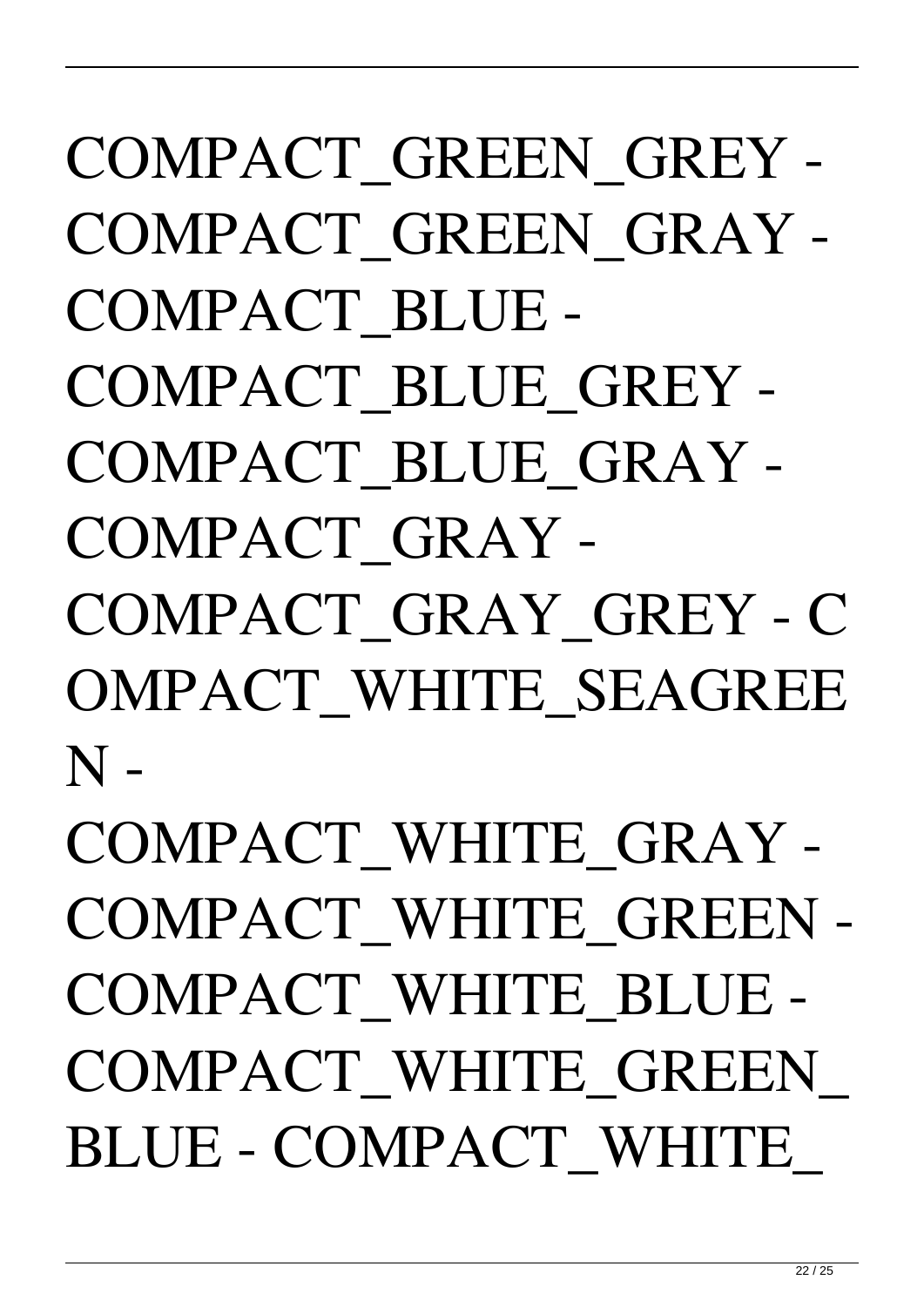GRAY\_BLUE - COMPACT\_W HITE\_GRAY\_GREEN - COM PACT WHITE GRAY BLUE - COMPACT\_WHITE\_GRAY\_ GREEN - COMPACT\_WHITE \_BLUE\_SEAGREEN - COMP ACT WHITE GRAY SEAGR EEN - COMPACT\_WHITE\_G REEN\_SEAGREEN - COMPA CT\_WHITE\_GRAY\_GREEN\_ SEAGREEN - COMPACT\_W HITE GREEN SEAGREEN -COMPACT\_WHITE\_GRAY\_ GREEN\_SEAGREEN - COMP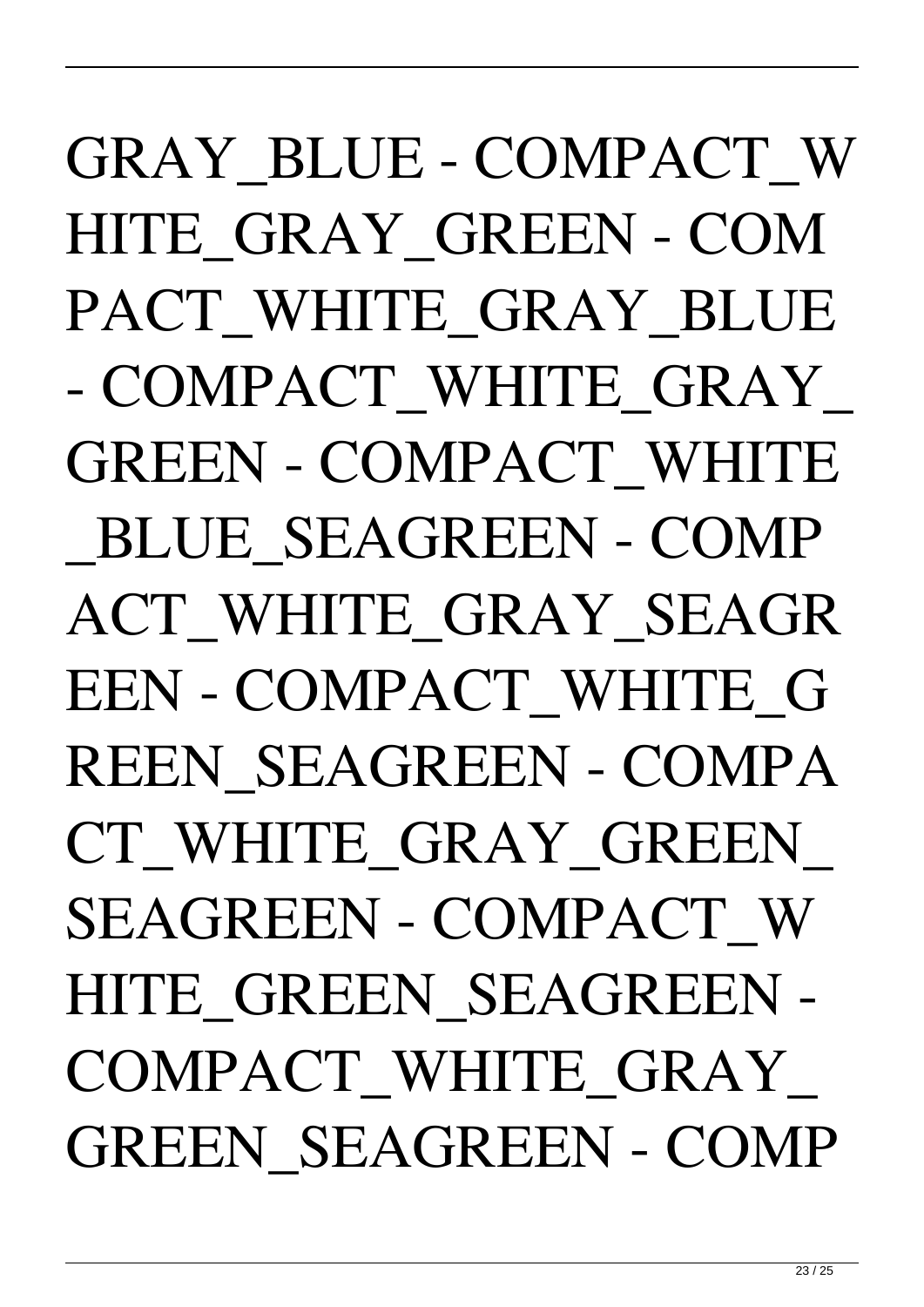## ACT WHITE GRAY GREEN \_SEAGREEN - COMPACT\_B LACK\_SEAGREEN - COMPA CT\_BLACK\_GREEN\_SEAGR EEN - COMPACT\_BLACK\_G RAY\_SEAGREEN - COMPACT\_BLACK